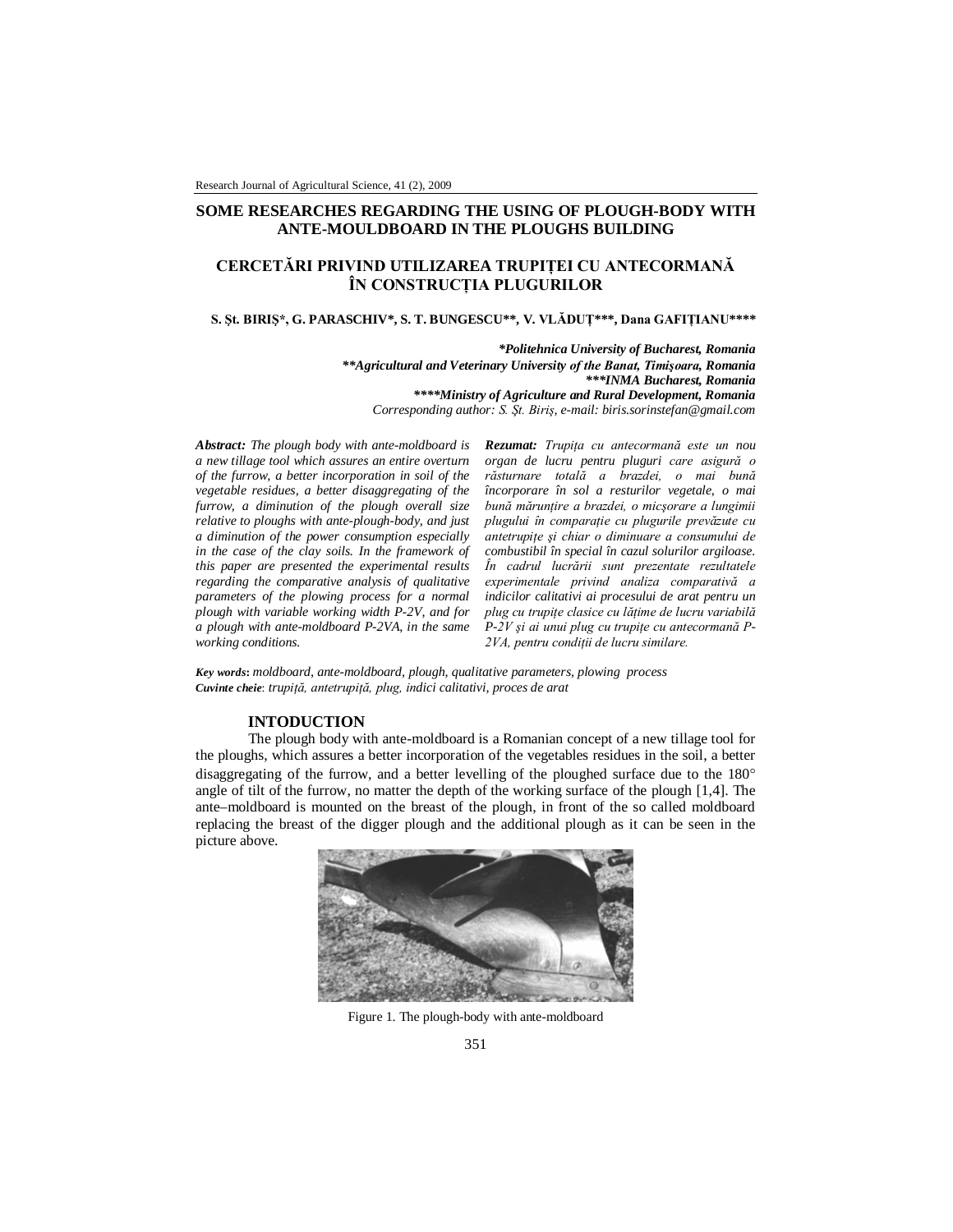The active surface of the ante-moldboard has a conical shape. The line corresponding to the joint between the share and the moldboard is a generator to the cone of the active surface (Figure 2).



Figure 2. The active surface of the ante-moldboard

In the case of ante-moldboard tillage the disposal angle of the overturn furrow is  $0^\circ$ , so the furrows are being turned with 180°. The kinematics of the overturning in the case of antemoldboard tillage is shown in figure 3.



Figure 3. The kinematics of the overturn of the furrow in the ante-moldboard tillage process

The disaggregating ratio of the furrow can be considerable improved if the plough is fitted with ante plough body for each simple moldboard. The ante plough body is mounted at a 25-30 cm distance in front of the moldboard, on the frame of the plough, breaking in advance a smaller furrow ( $a_1 \approx 1/3$  a and  $b_1 \approx 2/3$  b) which is disaggregated and tipped over in the ditch of the previous furrow, then is overlaid by the furrow broken and tipped over by the moldboard, accomplishing the complete incorporation of the surface fertilizers and vegetable residues into the soil.

The usage of the plough body with ante plough body has also a series of disadvantages such as: the blockage of the plough with vegetable residues that can catch at the ante plough body and especially the other disadvantage: the growth of the length and the overall size of the plough.

The tillage process can also be done with ploughs appointed with additional moldboard, in which case, under the action of the moldboard, the furrow is displaced on the surface of the moldboard until this one encounters the additional moldboard which is installed on the body of the plough, on its superior side and under its action a part of the superficial ply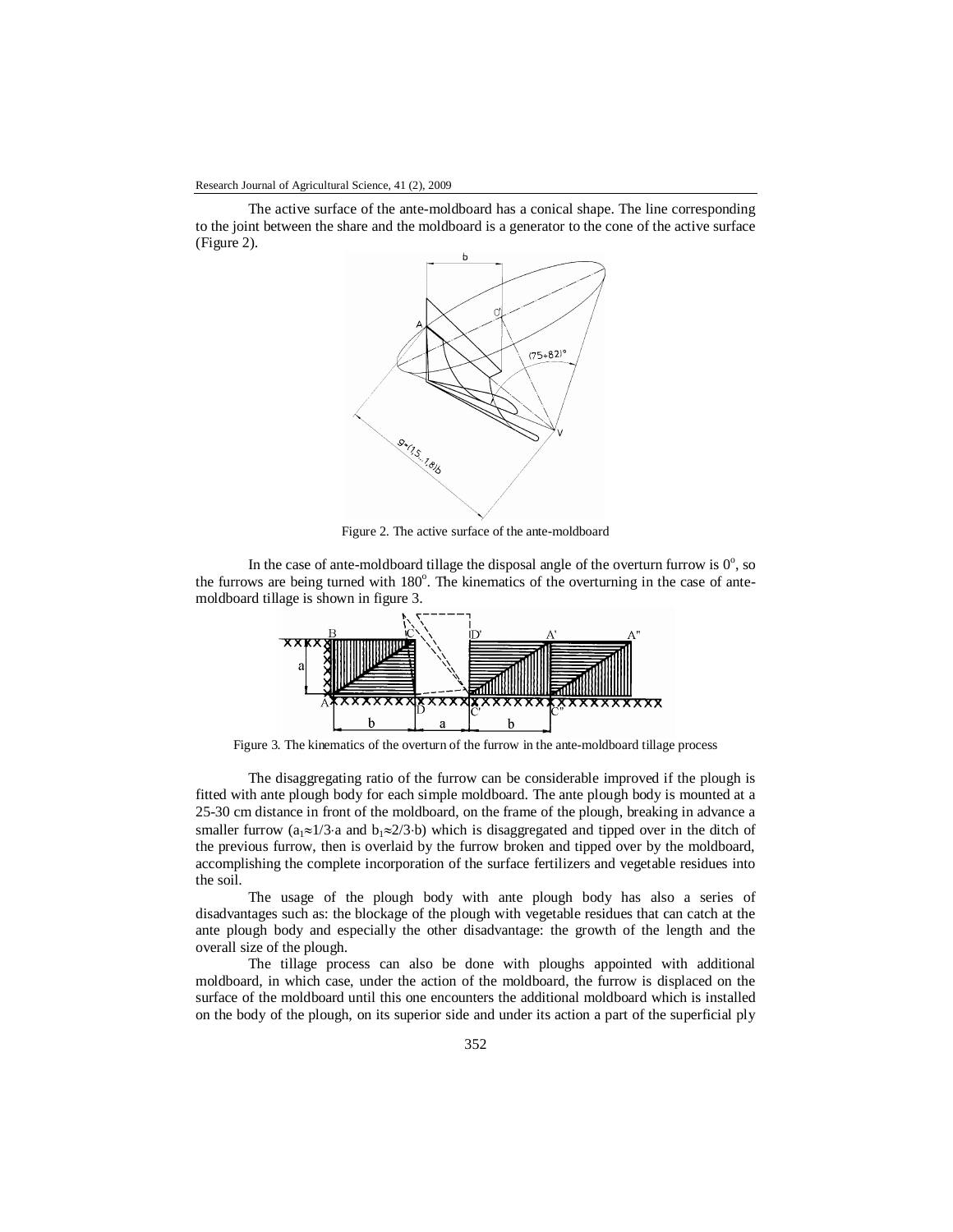of the soil is disrupted and shifted into the ditch of the previous furrow, improving in this case also, the disaggregating ratio of the furrow and the incorporation degree of the vegetable residues and fertilizers into the soil.

During the working process of the ante-moldboard plough, the furrow is subdued to a series of complex compression stress, to a bending process in a vertical and horizontal plane, and also to a twist in a transversal plane. Consequent upon al these stress the breakage and the crumbling of the furrow occurs during the disaggregating and overturning process. Disregarding the compression, it can be considered that the breakage of the furrow takes place when in the connection sections of the soil particles is being reached the unit stress breakage  $\sigma_r$ and  $\tau_r$  whose correspondents are the specific bending and torsion angles. It can be concluded that in the case of ante-moldboard plough, the spent energy during the working process is smaller with 15-20 % comparative with the simple moldboard plough.

## **MATERIALS AND METHOD**

The comparative experimental tests for the determination of the qualitative index of the tillage for the two ploughs were carried out in the experimental ground of the I.N.M.A. Bucharest, on a plane field, during the September-October of the 1998. The parcel had been previously cultivated with corn, and covered with vegetable residues, specific to a corn cultivated land. The average vegetable residues on a 1 m<sup>2</sup> was  $214,38$  g/m<sup>2</sup>, the result coming from the measurements carried out on the micro fields disposed on the diagonal of the experimental parcel.

The average humidity of the experimental soil allotment were at the value of 24,76%, resulting from the specific analysis of four samples of soil ploughed with the agrochemical bore. The apparent average density of the experimental soil allotment was of  $1,317$  g/cm<sup>3</sup>, results from analysis of the samples taken from the arable soil, with the help of the metallic cylinders, at the volume of  $200 \text{ cm}^3$ .

To determine the working depth have been carried out measurements in 20 points displaced at a distance of 5 meters each, on a 100 m distance of the plough, performing three repetitions for each working depth established (20; 25; 30 cm). Two sets of measurements had also been done in identical conditions, for the assembly made of the tractor U-650 and the normal moldboard plough P-2V, respectively the ante-moldboard plough P-2VA. Both in the P-2V and P-2VA ploughs has been concluded that are kept the three conditions: the standard deviation of the working depth of at least  $S_a \leq \pm 0.1 \cdot a_m$ , the maximum deviation of the average working surface to be  $\Delta_a < \pm 0.2 a_m$  and the variation coefficient of the working depth that must be at least  $C_a < \pm 0.1$ .

In order to determine the working breadth, measurements had been taken into 20 different points situated 5 meter each on a 100 meters distance reckoned by the tillage tool, reported to an aiming line displaced at a distance of 3 meters from the allotment, making three repetitions for a single unique established working breadth of 60 m. Two sets of measurements were done in identical conditions for the combiner created by the tractor U-650 and the normal moldboard plough P-2V, respective the ante-moldboard plough P-2VA. It has been also concluded that in the case of the P-2V plough and P-2VA is respected the following condition: the deviation of the standard working breadth of  $S_B < \pm 0.1$ ·B<sub>*m*</sub>, the maximum deviation from the average working breadth of  $\Delta_B < \pm 0.2$ ·B<sub>*m*</sub> and the variation coefficient of the working breadth of  $C_R < \pm 0.1$ .

The degree of the soil desegregation has been established with comparative measurements on a number of five sample allotments, of 1  $m<sup>2</sup>$  each, on the whole depth of the tillage done by the assembly compound from the tractor U-650 and the plough P-2V,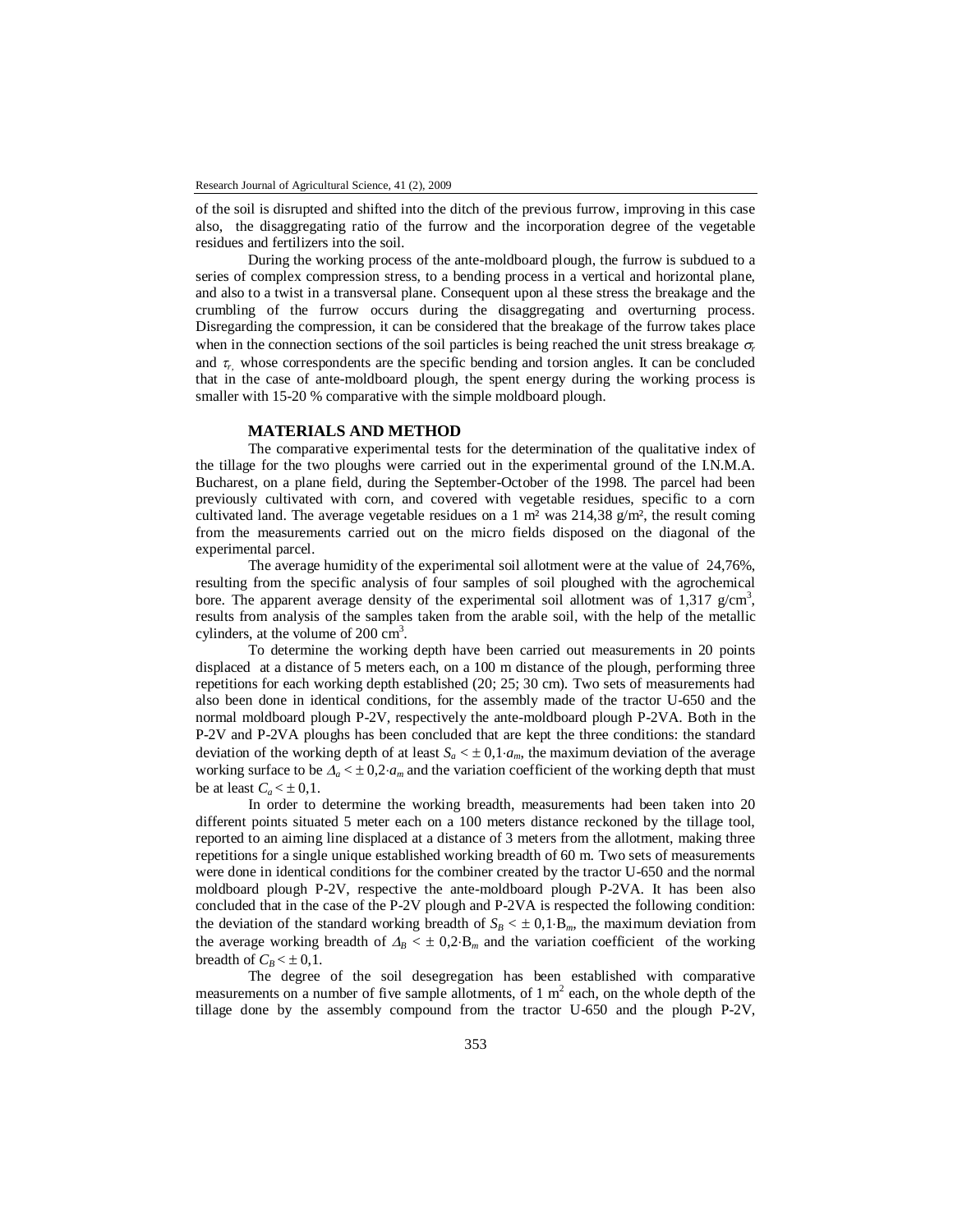respective the plough P-2VA, by the means of weighing the processed soil and the grogs resulted. The used formula is the following:

$$
M_{ms} = \frac{\sum_{i=1}^{n} \frac{m_{sci}}{m_{sti}}}{n} \cdot 100; \quad [%]
$$
 (1)

in which:  $m_{sci}$  – is the weight of the boulder-rock with a diameter smaller then 5 cm, [kg];  $m_{sti}$  – the total weight of the soil at a single measurement,  $[kg]$ ;  $n -$  the number of the micro parcels,  $(n=5)$ .

The degree of blanketing the soil with vegetables residues has been determined by comparative measurements on a number o five micro-parcels of 1m² each of the vegetable weight remained on the surface of the soil in the case of the tillage with the plough P-2V, respective the plough P-2VA. The used formula is:

$$
G_{av} = \frac{\sum_{i=1}^{n} \frac{m_{vti} - m_{vai}}{m_{vti}}}{n} \cdot 100; \quad [%]
$$
 (2)

In which:  $m_{vti}$  – represents the total weight of the vegetable residues initially encountered at the surface of the soil of a micro parcel, [kg], (Table 2); *mvai* – the weight of the vegetable residues remained on the surface of the soil, [kg]; *n –* number of the micro parcels,  $(n=5)$ .

## **RESULTS AND DISCUSSION**

In the table no 1 are shown the comparative data of the experimental measurements obtained as a result of the screening analysis with the determination device of the fractional components of the soil (type I.N.M.A. Bucharest) and the mathematic processing of the data, and in the figure no 4 are shown graphically and comparatively.

*Table 1*

|          | The determination of the disaggregating degree of the soil |            |                |                                |                   |                   |              |        |                |                                 |       |             |              |             |
|----------|------------------------------------------------------------|------------|----------------|--------------------------------|-------------------|-------------------|--------------|--------|----------------|---------------------------------|-------|-------------|--------------|-------------|
| Assembly |                                                            |            |                | Tractor $U$ -650 + plough P-2V |                   |                   |              |        |                | Tractor $U$ -650 + plough P-2VA |       |             |              |             |
| Test     |                                                            | 1          | $\overline{c}$ | 3                              | 4                 | 5                 | Av.<br>Value | 1      | $\overline{c}$ | 3                               | 4     | 5           | Av.<br>Value |             |
|          | Total weight of sample[kg]                                 |            | 175,1          | 169,9                          |                   | 195,2 168,6 191,4 |              | 180,04 | 189,4          | 173,6                           | 169,7 | 187,1       |              | 187,2 181,4 |
|          | Weight of soil<br>cut fraction<br>[kg]                     | $>100$ mm  | 16             | 21,4                           | 28,2              | 18.4              | 19,6         | 20,72  | 8              | 6,8                             | 7,1   | 6,7         | 5,5          | 6,82        |
|          |                                                            | 100-80 mm  | 12,5           | 6,3                            | 14,6              | 7,4               | 7,9          | 9,74   | 19,9           | 15,6                            | 10,2  | 13,4        | 10,7         | 13,96       |
|          |                                                            | 80-50 mm   | 24             | 11,4                           | 36,1              | 29.3              | 15,7         | 23,3   | 31,6           | 12,6                            | 16.5  | 9,3         | 17,3         | 17,46       |
|          |                                                            | $50-40$ mm | 14,8           | 18,7                           | 10,2              | 22,4              | 30,3         | 19,28  | 21             | 23,4                            | 28.5  | 33,4        | 29,1         | 27,08       |
|          |                                                            | $40-20$ mm | 41,3           | 47,5                           | 25.5              | 31,8              | 54,8         | 40,18  | 39.5           | 44,2                            | 48    | 72,8        | 56,4         | 52,18       |
|          |                                                            | $<$ 20 mm  | 66,5           | 64,6                           | 80,6              | 59.4              | 63,1         | 66,84  | 69,4           | 71                              | 59,4  | 51.5        | 68,2         | 63,9        |
|          | Percent from total<br>weight<br>[%]                        | $>100$ mm  | 9,1            | 12,6                           | 14,4              | 10,9              | 10,2         | 11,44  | 4,2            | 3.9                             | 4,2   | 3,6         | 2,9          | 3,76        |
|          |                                                            | 100-80 mm  | 7,1            | 3,7                            | 7,5               | 4,4               | 4,1          | 5,36   | 10.5           | 9                               | 6     | 7,2         | 5,7          | 7,68        |
|          |                                                            | $80-50$ mm | 13,7           | 6,7                            | 18.5              | 17,4              | 8,2          | 12,9   | 16,7           | 7,2                             | 9,7   | 5           | 9,2          | 9,56        |
|          |                                                            | 50-40 mm   | 8,4            | 11                             | 5,2               | 13.3              | 15,8         | 10,74  | 11,8           | 13,5                            | 16.8  | 17.8        | 15,5         | 15,08       |
|          |                                                            | $40-20$ mm | 23,5           | 27,9                           | 13,1              | 18,9              | 28,6         | 22,4   | 20,8           | 25.5                            | 28,3  | 38.9        | 30,1         | 28,72       |
|          |                                                            | $<$ 20 mm  | 37,9           | 38                             | 41,3              | 35,2              | 32.9         | 37,06  | 36,6           | 40,9                            | 35    | 27,5        | 36,4         | 35,28       |
|          | Weight of soil particles with $\phi$<br>$< 50$ mm, [kg]    |            | 122,6          |                                | 130,8 116,3 113,6 |                   | 148.2        | 126,3  | 129,9          | 138,6                           | 135,9 | 157,7 153,7 |              | 143,16      |
|          | Desegregation degree, [%]                                  |            | 70,01          |                                | 76,98 59,57 67,37 |                   | 77,42        | 70,15  | 68,58          | 79,83                           | 80,08 | 84,2882,10  |              | 78,91       |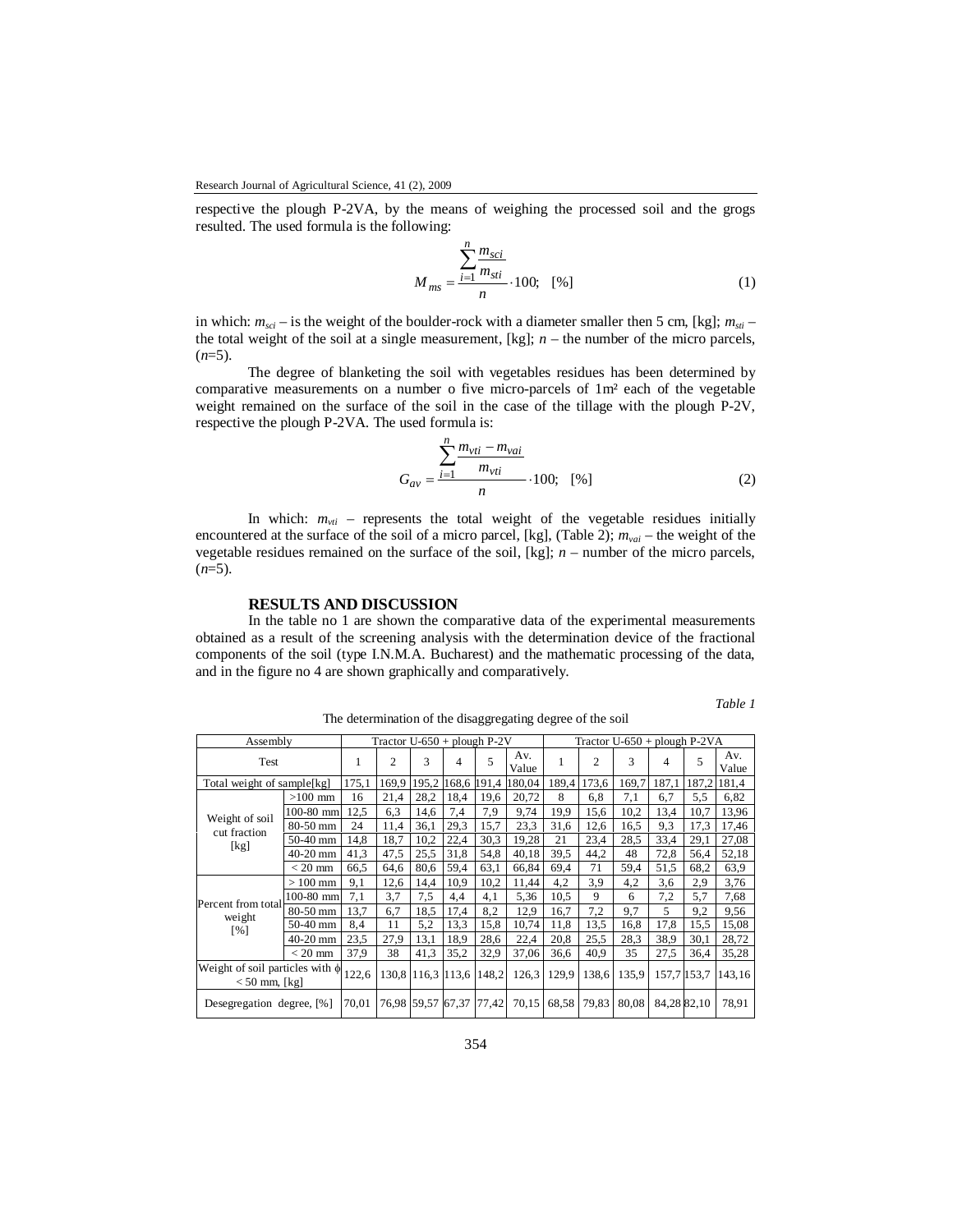Research Journal of Agricultural Science, 41 (2), 2009



Figure 4. The comparison of the disaggregating process with the plough P-2V and P-2VA

In the table no 2 is shown the comparative data of the experimental measurements obtained and processed mathematically, for the plough P-2V and P-2VA.

*Table 2*

Assembly Tractor U-650 + plough P-2V Tractor U-650 + plough P-2VA Av. Weight of the vegetable residues,  $[g/m^2]$ 214,38 214,38 Test  $1 \t 2 \t 3 \t 4 \t 5$ Av. Av.  $\begin{array}{|c|c|c|c|c|c|} \hline \text{Av.} & 1 & 2 & 3 & 4 & 5 \\ \hline \end{array}$ Av. Value Weight of the vegetable residues on the surface of plowing field,  $[g/m^2]$ 17,6 | 15,2 | 20,3 | 17,1 | 21,8 | 18,4 | 4,3 | 5,1 | 4,7 | 6,5 | 5,2 | 5,16 Vegetable residues covering degree, [%] 91,79 92,90 90,53 92,02 89,83 91,41 97,99 97,62 97,80 96,96 97,57 97,59

| The determination of the covering degree with vegetable residues |  |  |
|------------------------------------------------------------------|--|--|